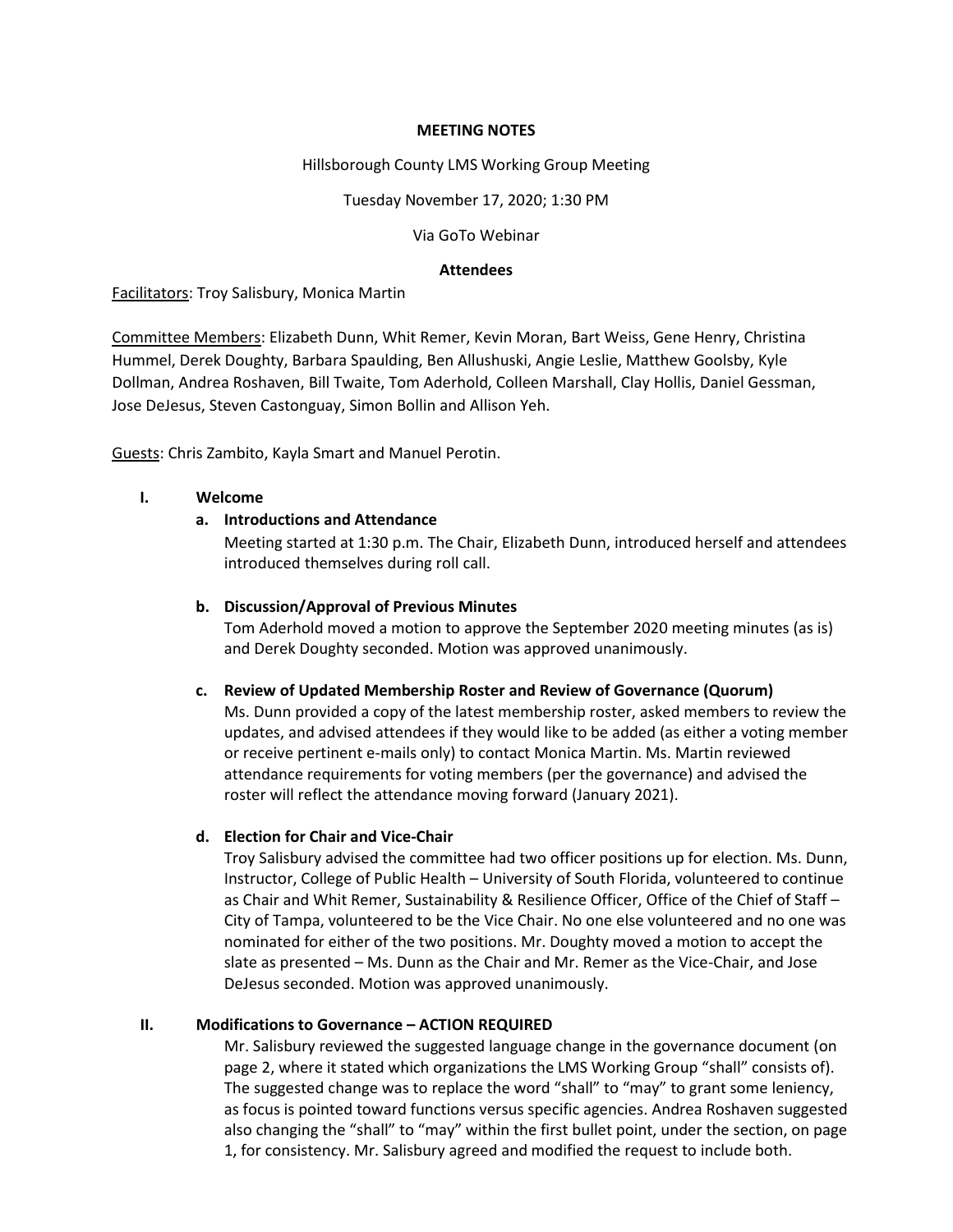Note: Questions were asked and answered by Mr. Henry and Chris Zambito, respectively. The questions asked if these changes would impact the PPI Committee and/or the CRS manual, to which the answer was no, but if anything were to arise, Mr. Salisbury noted the Committee would be made aware & the changes would be reversed.

Mr. Aderhold moved a motion to approve the two changes, changing "shall" to "may" on pages 1 & 2 in the governance as discussed, and Barbara Spaulding seconded. Motion was approved unanimously.

### **III. Blanket Approval Letter for Repetitive Loss Structure Projects – ACTION REQUIRED**

Mr. Salisbury advised the committee had previously approved a blanket approval letter for repetitive loss structure projects, and wanted to approve an updated letter (ex: would allow County staff to write letters of recommendation and let the State know the LMS WG has given the approval to submit these repetitive loss project).

Note: Bill Twaite advised the Committee had previously listed a line item on the LMS project list for sea-level rise and repetitive loss properties, for grant programs that do require approval from the committee. This was done to maintain confidentiality (for the property owners), and only when projects would be ranked would specific projects be separated, as they have been in the past.

Ms. Spaulding moved a motion to approve the development of a blanket approval letter for the repetitive loss structure projects, and Bart Weiss seconded. Motion was approved unanimously.

# **IV. Potential Grant Projects – ACTION TAKEN VIA EMAIL**

Ms. Dunn advised attendees committee members recommended five mitigation projects from the City of Tampa (ex: Citywide Seawall Resiliency Scoping, Citywide Stormwater Outfalls Inventory Scoping, Howard F. Curren Advanced Wastewater Treatment Plant Resilience Scoping, MacKay Bay Refuse-to-Energy Resilience Scoping, and Palmetto Beach Seawall Repair and Bermuda Boulevard Complete Streets) for the FEMA Building Resilience in Communities (BRIC) Grant.

Note: Ms. Dunn noted the votes were taken via e-mail several weeks ago due to grant submission time constraints. They were approved unanimously (12 votes) under a blanket vote for all five projects to be added to the LMS project list. The Committee also unanimously (12 votes) approved for a support letter to be submitted with their BRIC Grant application.

Mr. Remer reviewed each of the projects in more detail for Committee members and attendees.

# **V. Grant Status/New Funding Opportunities**

Ms. Spaulding, Ms. Dunn and Mr. Henry agreed how useful and beneficial it would be to explain the grants/grant processes, have greater/more in-depth conversations about resiliency, and brainstorm other opportunities & innovative ways to build a more resilient County and leverage resources.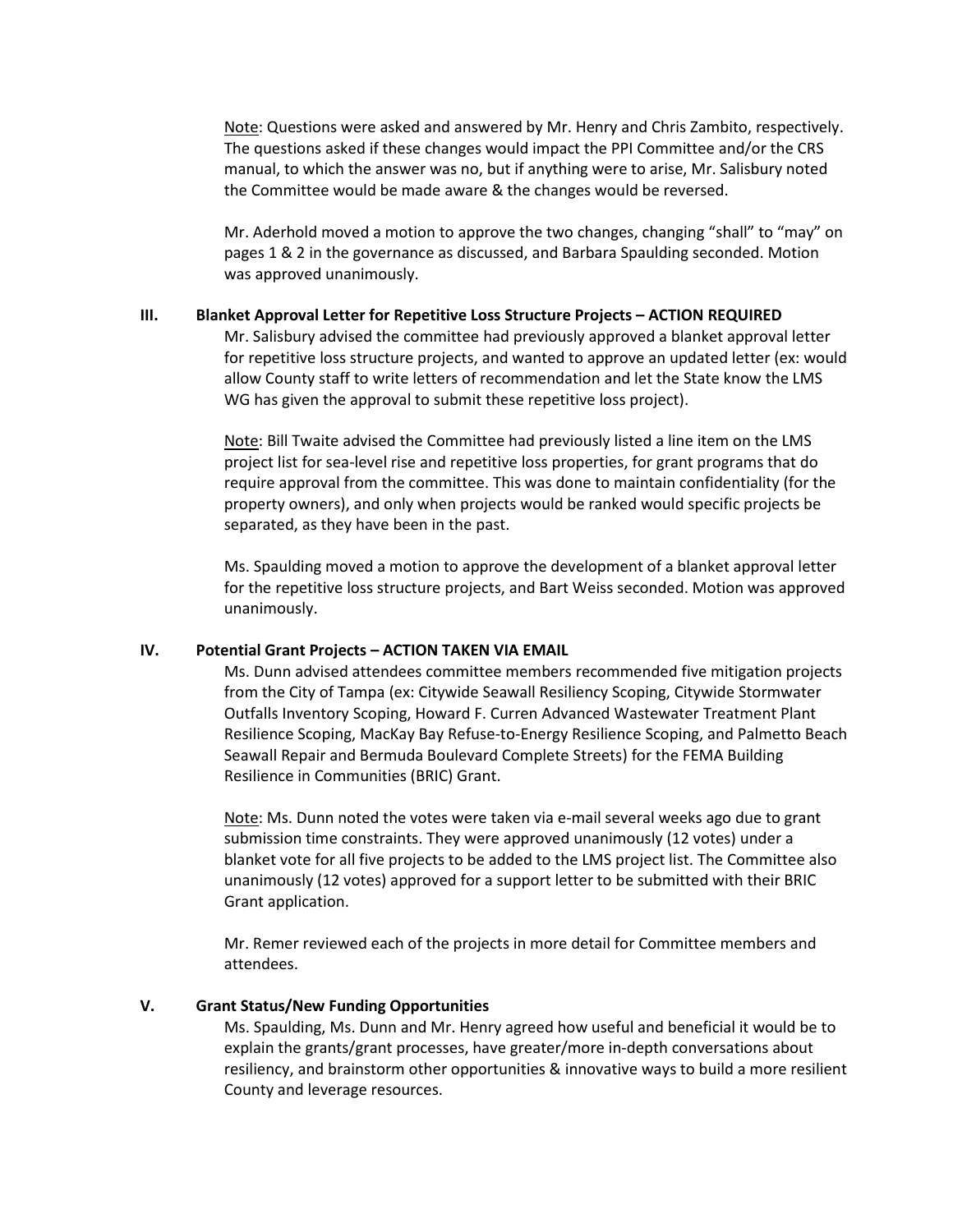# **VI. CRS / Floodplain Management Update**

# **a. Floodplain Management**

Kyle Dollman advised the County is currently working on the Coastal Flood Map update with FEMA. He highlighted all appeals have been addressed, and once FEMA's final QA period has been completed, the County would receive a Letter of Final Determination (LFD) and go into a 6-month compliance period. Mr. Dollman reviewed the timeline: internal concurrence within the next month, adoption by the BOCC and LFD by early 2021, and then 6-months before the maps became effective – anticipated in late summer/early fall.

# **b. CRS**

Ms. Hummel advised she was working on the PPI and creating the invitation list for the next CRS subcommittee meeting, with the first quarterly meeting tentatively scheduled for January 2021. She noted she planned to review their action plan for the year during their first meeting. Ms. Hummel requested any event recommendations or recommended persons to be e-mailed to her directly.

# **VII. Updates from Key Stakeholders**

### **a. USF**

Daniel Gessman advised they were in the process of stormwater modeling.

### **b. Community Members**

Mr. Henry recommended the committee look at risks and vulnerabilities (ex: construction, land development code, etc.).

Angie Leslie mentioned the City of Tampa has been working with private entities to create resilient pavilions. She advised she will continue to look for opportunities for partnerships with the City and will advise the committee of any opportunities as they come up.

# **c. Port Tampa Bay**

Mr. DeJesus advised, in partnership with Hillsborough County, a grant was recently submitted to the FDEP for a study.

# **VIII. Quarterly Assessment of LMS Plan Document**

Ms. Martin advised the LMS annual report was due January 30, 2021 and final preparations were being made. She noted the annual report would be brought before the Board of County Commissioners (BOCC) in January 2021, and an agenda was being drafted. Ms. Martin advised the report would be forwarded to the committee before being sent to the state.

# **IX. Old/New Business**

**a.** Ms. Martin advised the committee should look at opportunities to have presenters at future meetings (ex: to increase general knowledge of grants/resiliency/mitigation, encourage greater attendance & engagement) and asked for suggestions for presenters & topics to be forwarded to her directly.

Mr. Remer and Ms. Dunn reiterated leveraging our resources (ex: local contacts, insurance agencies, etc.), learning from each other and looking at innovative ways to move forward.